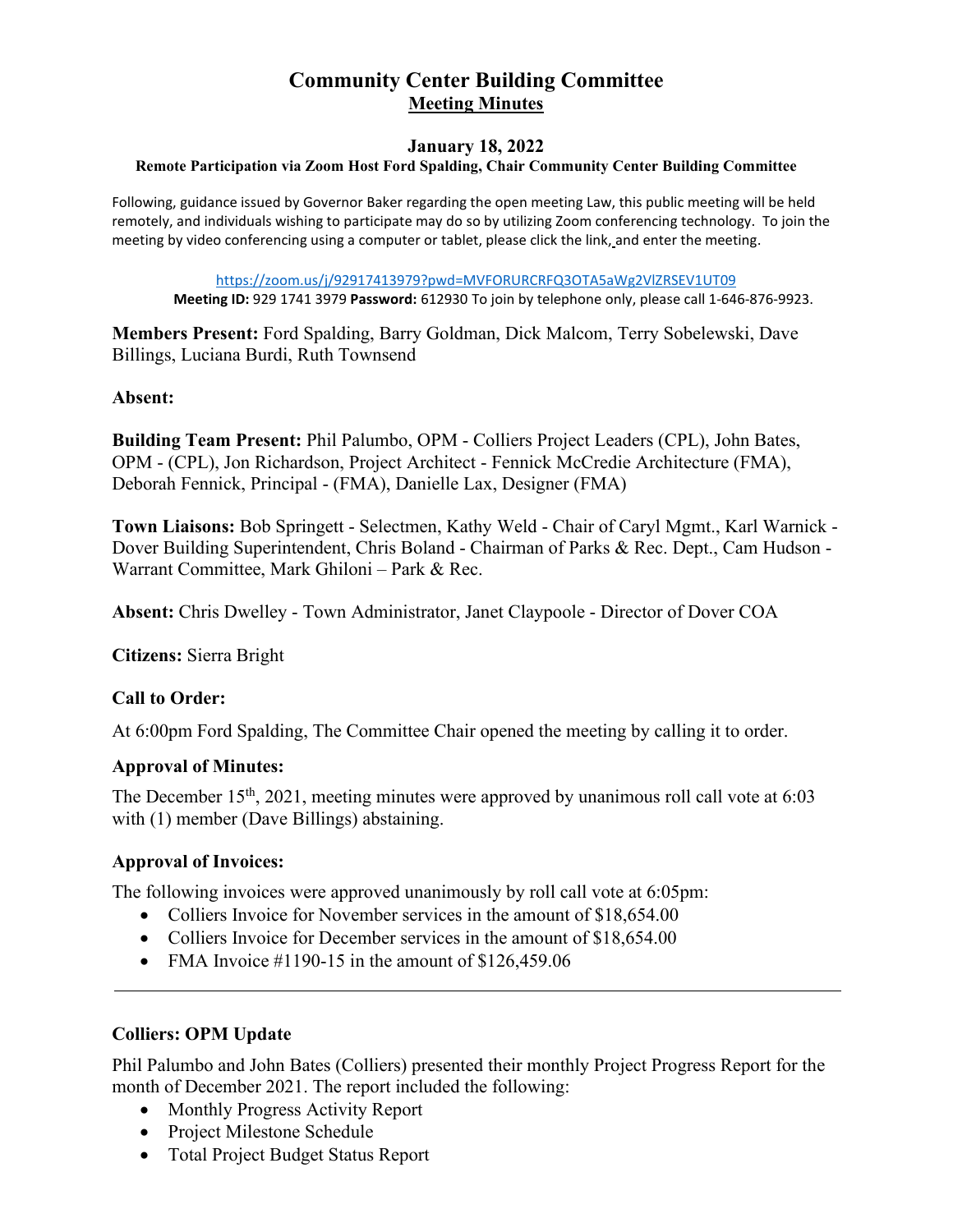• Bid Hosting Service Fee Comparison – Colliers reached out to (3) different online bid hosting services for price quotes to host the contractor bidding process and presented a fee analysis to the Committee. BidDocs ONLINE quoted the lowest fee and both Colliers and Committee members with prior experience with BidDocs ONLINE recommended their selection for this service.

Vote:

The Chair entertained a motion to select BidDocs ONLINE as the online bid hosting vendor for the project bidding process.

The motion was made, seconded and passed unanimously by roll call vote at 6:12 PM.

## **Colliers: Contractor Prequalification Update**

Phil (Colliers) presented the Contractor SOQ Submission List noting that a total of (126) contractors have submitted their qualifications in order to become eligible to participate in the project bidding. Only contractors with an evaluation score of (70) or higher may participate in the bidding process. The Contractor Qualification Subcommittee is currently in the process of reviewing the qualifications and Colliers is checking references. The submission list includes the following trades:

| <b>General Contractor</b> | Masonry                                   |
|---------------------------|-------------------------------------------|
| Miscellaneous Metals      | Waterproofing, Damp proofing and Caulking |
| Roofing and Flashing      | Metal Windows                             |
| Glass and Glazing         | Tile                                      |
| <b>Acoustical Tile</b>    | <b>Resilient Floors</b>                   |
| Painting                  | Fire Protection                           |
| Plumbing                  | <b>HVAC</b>                               |
| Electrical                | Elevators                                 |

Only (1) elevator contractor submitted qualifications, thus not meeting the State's required minimum of  $(3)$ . In this case, the Awarding Authority is required to reject the  $(1)$  quals submission and issue a new Elevator RFQ. This new Elevator RFQ was made available to contractors on January 12<sup>th</sup>.

## **Colliers: Estimate Analysis**

Phil (Colliers) presented an overview of Collier's reconciled estimate analysis, informing the Committee that on January  $13<sup>th</sup>$ , Colliers, FMA and their (2) respective cost estimators met to compare the estimates line by line, confirming matching scope. Colliers then produced a reconciled estimate; an average of the two estimates. The reconciled estimate is over the project construction budget.

In order to bring the construction costs within the budget, Colliers presented a list of  $(5)$ *proposed alternates* that the team considers to be clear scopes of work and could be identified and understood by contractors without confusion. The alternates include the following scopes and are not particularly ordered:

- Install asphalt roof shingles in place of slate on the Pavilion
- Existing  $2<sup>nd</sup>$  floor windows on the 1910 building to remain rather than replace with new
- Cut and patch the existing 1910 asphalt shingle roof rather than replace in its entirety
- Remove the site seat walls
- Remove the rain garden

In addition to the above potential alternates, Jon (FMA) noted that there is possible cost savings in reducing the size of the onsite water storage tank which was previously increased in size to accommodate a request by local authorities, but is not a requirement in the code. However, this is dependent on the agreement of the local authorities and has not yet been discussed with them and confirmed. Therefore, it is not considered as a *proposed alternate.*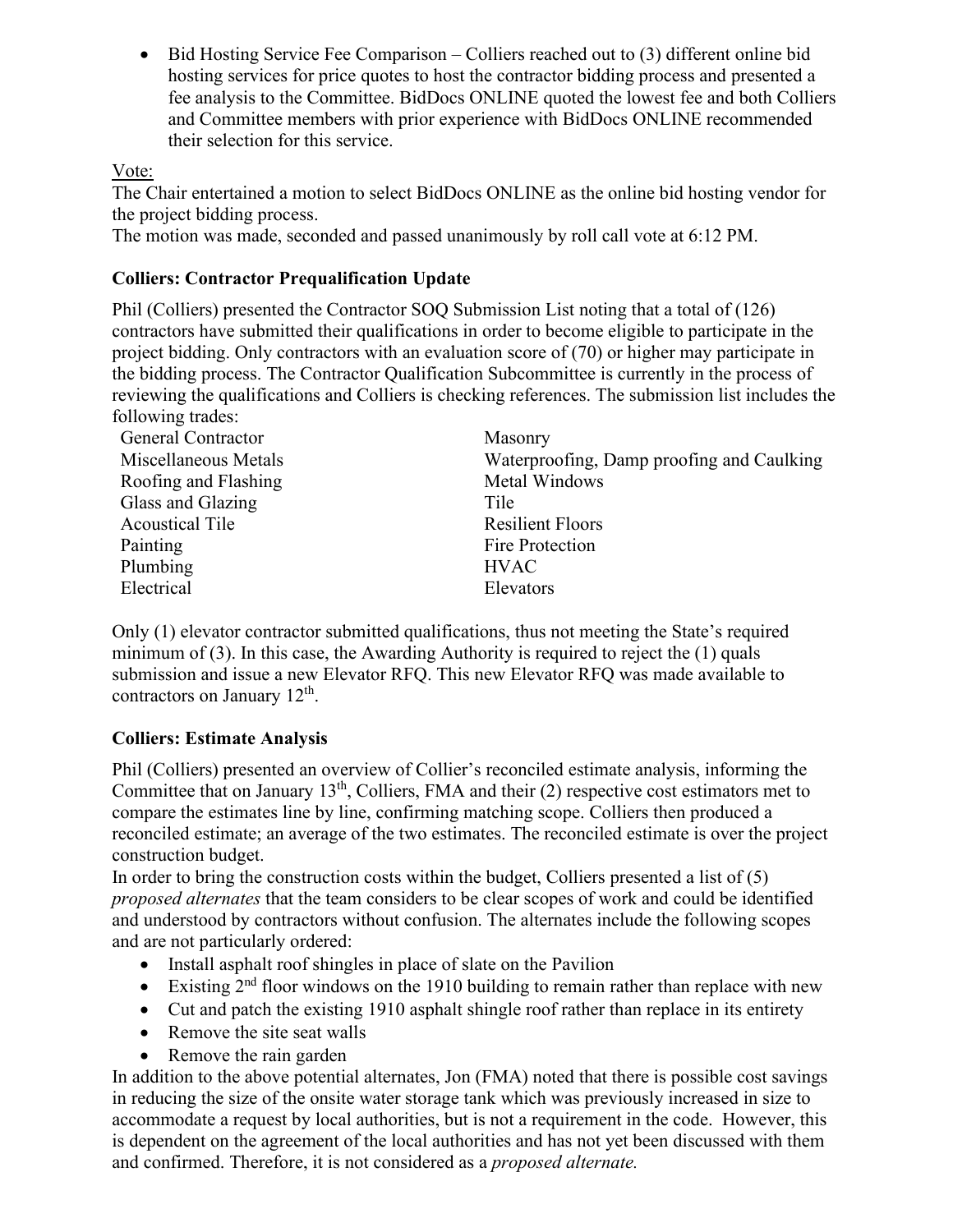Both Jon (FMA) and Phil (Colliers) added that, to date, the design as a whole has been done with a mindfulness of cost. Thus, further analysis of material substitutions/eliminations risks diminishing the character of the design, and would ultimately bring relatively little in savings. The Committee discussed the *proposed alternates* as they relate to the (2) main priorities of meeting the project budget and maintaining the building's base functionality as established by its user groups. Elements outside of the building, e.g., landscaping, seat walls, would be less important to keep within the project and could be provided later, possibly by way of donations. As a result of this discussion, the following plan on how to approach the *proposed alternates* was suggested:

The following *proposed alternates* would be removed from the base scope:

- Install asphalt roof shingles in place of slate on the Pavilion
- Remove the site seat walls
- Remove the rain garden

The following items would be either removed or reduced in value:

- Landscaping (reduced)
- Outdoor walkway (removed)
- Water storage tank (reduced, pending AHJ's approval)

Depending on the results of the bidding, there is potential to re-include some of the above removed scope as add alternates.

The Committee recommended that they reconvene on January  $31<sup>st</sup>$ , specifically to review the above plan with \$ values assigned to each item and then make a vote on how to proceed.

## **FMA: Presentation – Planning Board**

Jon (FMA) presented an overview of the site and utility plans that were presented to Planning Board on January  $10<sup>th</sup>$ . The main areas of focus and discussion are the following:

- Consider 2-lane exit onto Whiting Rd (Comes with some minor cost impact)
- Stormwater review
- Confirm parking meets needs

The Planning Board reconvenes on January 24<sup>th</sup> where the design team will formally address the Board's comments from the previous meeting.

## **FMA: Presentation – Finishes Subcommittee**

The Finishes Subcommittee convened on Saturday, January 15<sup>th</sup> to review and select colors/finishes for the following materials:

- Bricks
- Aluminum Windows
- Wood ceiling soffits
- Linoleum flooring
- Wall colors
- CLT (cross laminated timber) ceilings
- Recreation Room flooring (synthetic material, better for multipurpose uses)
- Acoustic panels
- Restroom floors (epoxy with integral cove detail per K. Warnick's recommendation)

Jon (FMA) presented photos of the selected options and digital renderings incorporating those selections into 3D perspectives throughout the building.

The Subcommittee members (B. Goldman, L. Burdi, and D. Malcom) each commented, agreeing that good progress has been made and they are in favor of what the design team has presented. Other Committee members also expressed approval of the material selections.